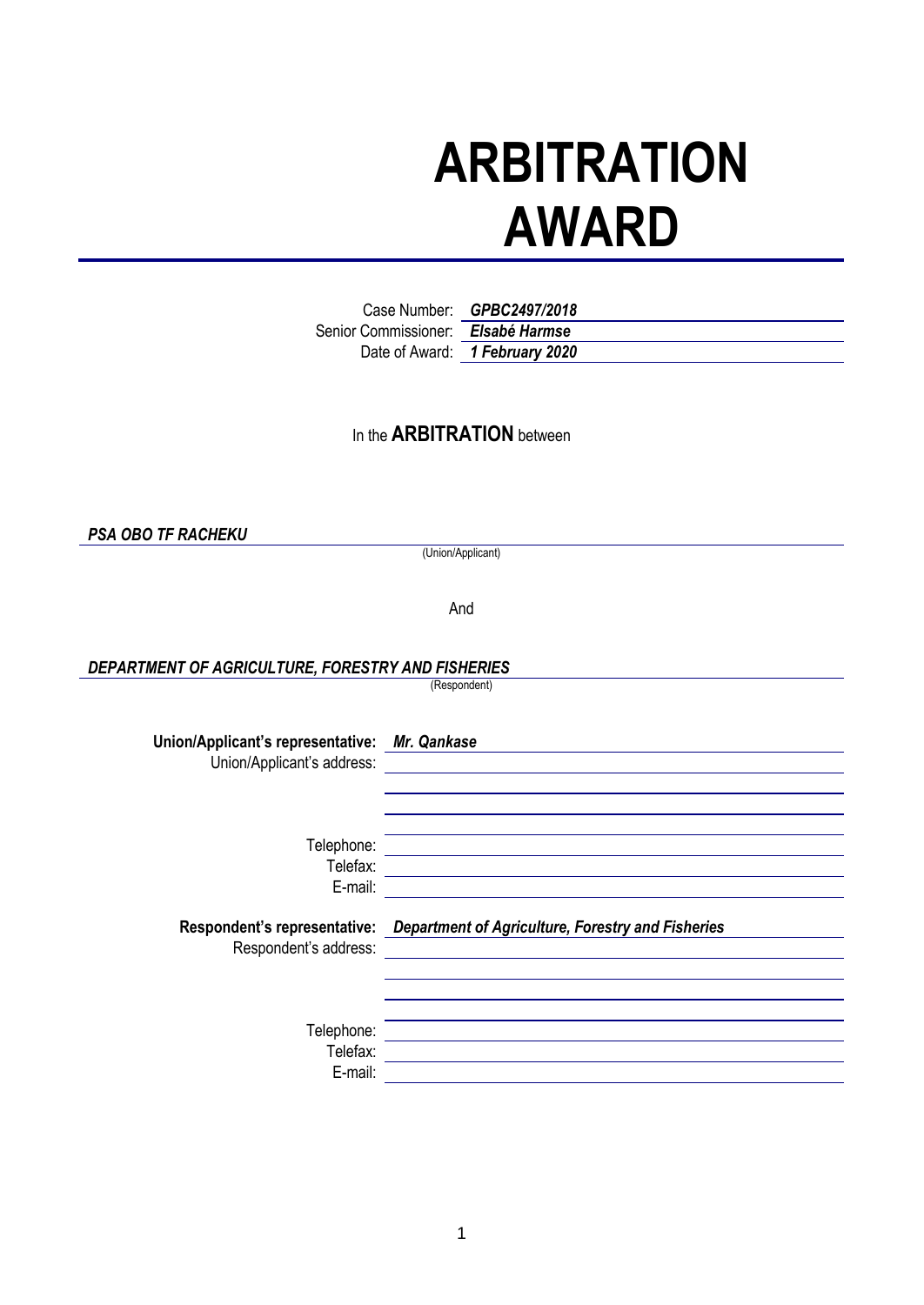#### **DETAILS OF HEARING AND REPRESENTATION**

- [1] This matter was set down for arbitration on 23 July 2019 at the offices of the General Public Service Sectoral Bargaining Council, 260 Basden Avenue, Lyttelton, Centurion. The matter was part-heard, and was finalized on 24 January 2020. The dispute was referred to the Council in terms of section 191 (1) [191 (5) (a)] of the Labour Relations Act 66 of 1995 (hereinafter referred to as "The Act"). **This arbitration was conducted with due cognisance of the** *Arbitration guidelines: Misconduct* **as published, to the extent that these** *guidelines* **had bearing on the proceedings.**
- [2] The Applicant was represented by Mr. Qankase, an official from the PSA. Mr. Mathebula appeared for the Respondent during the proceedings. The Applicant did not request the services of an interpreter.
- [3] The arbitration proceedings were digitally recorded. Handwritten notes were also taken.

### **PRELIMINARY ISSUES**

[4] No preliminary issues were raised before me.

#### **ISSUE TO BE DECIDED**

[5] I must decide whether the dismissal of the Applicant was substantively fair. If I find that the dismissal was substantively unfair; I must grant appropriate relief.

## **BACKGROUND TO THE ISSUE**

[6] The following facts were common cause:

a) The Applicant started working for the Respondent on 1 April 2016 and was dismissed on 22 November 2018.

- b) The Applicant was employed as an agricultural food quarantine technician.
- c) The Applicant earned R20 206.25 per month at the time of her dismissal.
- c) The Applicant was charged with the following:

"On or about 17 January 2018 while on official duty at OR Tambo International Airport, you allowed passengers to leave the searching area without opening and searching their luggage, in exchange of money (bribe)."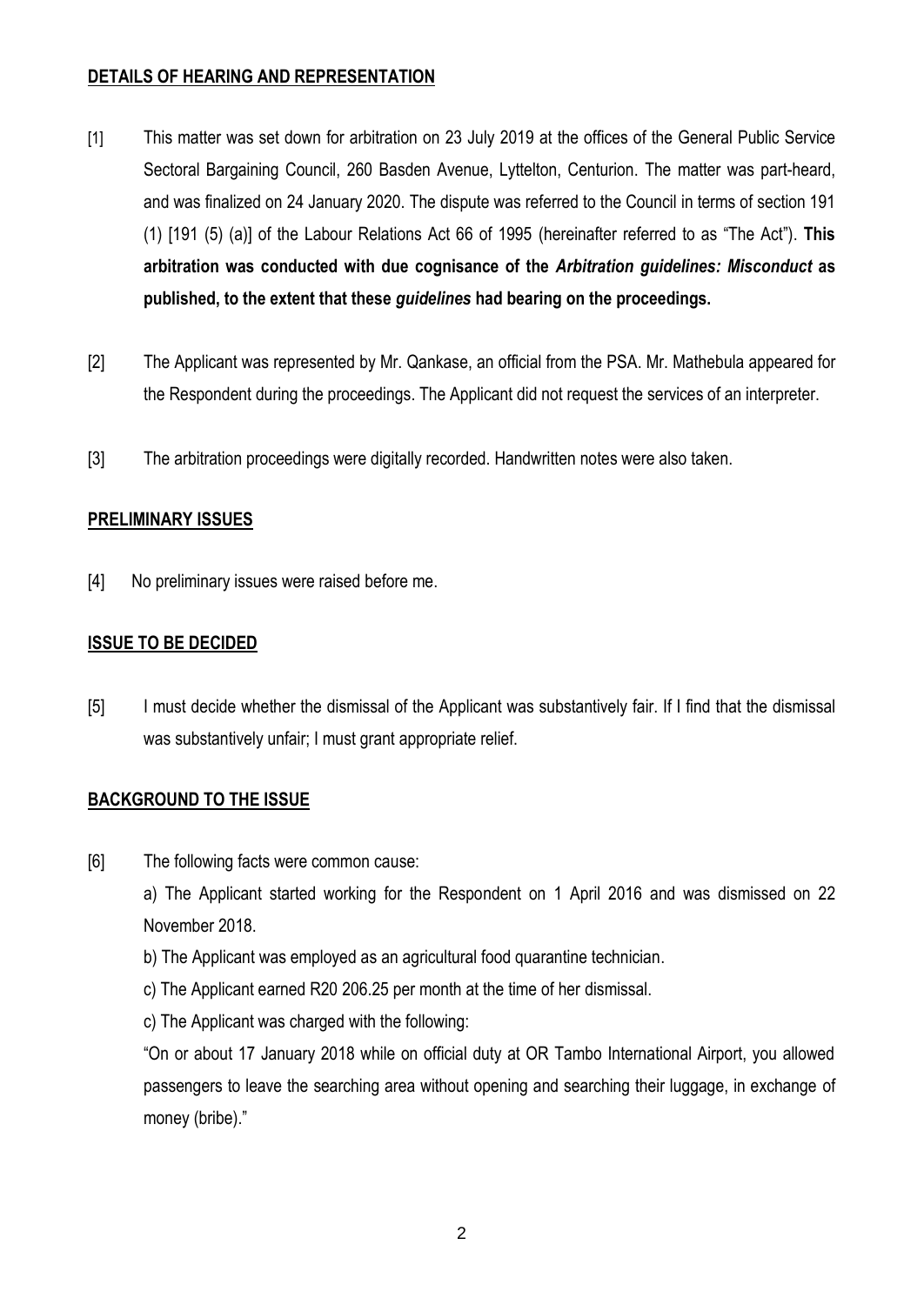- [7] The Applicant is challenging the substantive fairness of her dismissal in that she did not take a bribe, it was not expected of her to open luggage, inconsistency and she was not trained. The Applicant is seeking reinstatement as the primary remedy in this matter.
- [8] The Respondent submitted a bundle of documents marked "R".

### **SURVEY OF EVIDENCE AND ARGUMENT**

[9] **I have considered all the evidence and arguments raised by the parties, but because the Act requires brief reasons (***section 138(7)***), I have only referred to the evidence and arguments that I regard as necessary to substantiate my findings and resolve the dispute.**

#### **The Respondent's evidence**

**Video footage formed part of the Respondent's evidence and was played at this stage. In short the following could be seen on the video footage:**

It can clearly be seen that two passengers came into the search area and spoke to the Applicant. She starts cutting the plastic wrap of the same passengers' bag and then stops. One passenger takes something out of his handbag and gives it to the Applicant. The Applicant takes it and stops opening the luggage and allowed the passengers to leave the search area. *It must be noted that the video footage was not place in dispute by the Applicant and she admitted that it was a true reflection of what transpired on the day.*

**Mr. Lawrence Mochena** of the Respondent testified as follows:

[10] He is the manager and the Applicant reported to him. The Applicant was working at OR Tambo Airport and she had to regulate the agricultural products coming into South Africa. Passengers are stopped randomly to be searched. Their luggage must be opened and checked inside. The Respondent was informed by the Airport that one of their employees were seen on the video taking money from a passenger. On the footage the Applicant did not open the luggage and searched it. She started cutting the plastic wrap and then stopped. She had to search for contraband items in their luggage. The only way to see whether a passenger has contraband items in their luggage is to open the luggage and search it. He is not aware of other employees that committed the same misconduct and was not dismissed. Mr. Kato also took a bribe, he was charged but before his hearing took place he resigned.

#### During cross-examination: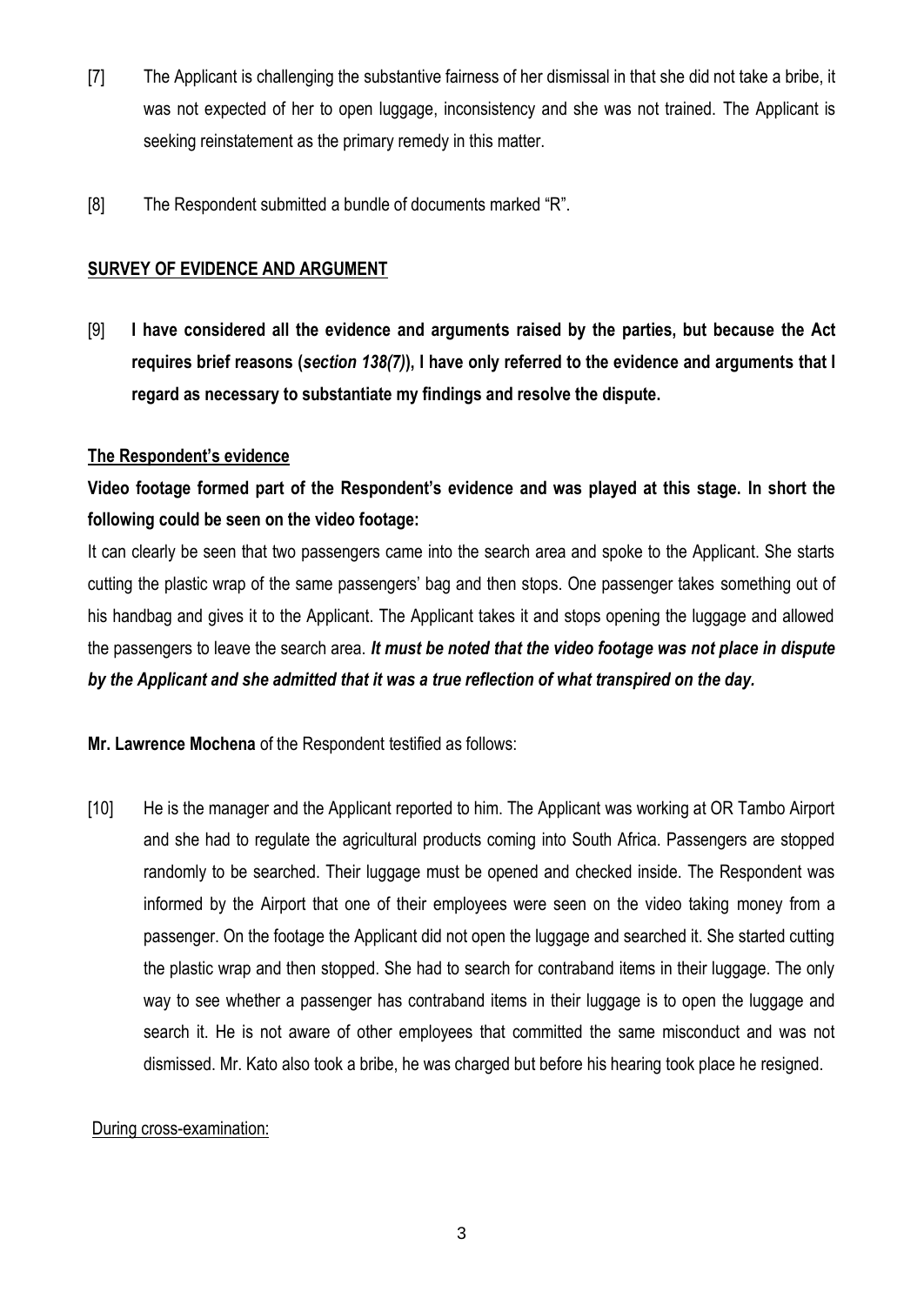[11] It is impossible to see whether a passenger is carrying a contraband item if their luggage is not opened and searched. The Applicant was trained. The Applicant worked at the search area, her duty was to search passenger's luggage.

#### **The Applicants' evidence**

**Ms. Tebogo Frieda Racheku** the Applicant testified as follows:

- [12] Her duty at the terminals were to interview passengers and find out whether they have agricultural products with them. If you suspect something you must interview the passenger and use your discretion on whether you are going to search their luggage. There is no policy that guides them on how to do it. On 17 January 2018 she called a passenger travelling from China to Mozambique. She asked the passenger what he had with him, he said fabrics. She was busy cutting his bag. She realized that he had a connecting flight to Mozambique and she stopped. She did not receive a bribe. The passenger was not coming to South Africa and he would not have South African rands with him because he was coming from China. She also argued that if she did receive a bribe there would have been a record of her exchanging the money for rand. *(This argument was very confusing to me as she could not explain what type of record she was referring to and how the exchange of foreign currency takes place).*
- [13] She also stated that Mr. Kato committed the same misconduct but he was not dismissed, he resigned. There is no guideline on how to search, they use their own discretion. She interviews the passengers at the search area and depending on how the interview went she decides whether she wants to search their luggage or not. She is able to determine when someone is lying about the content of their luggage.

#### **During cross-examination:**

[14] She did not know when Mr. Kato resigned or the reason for his resignation.

#### **ANALYSIS OF EVIDENCE AND ARGUMENT**

[15] *Section 192* of the Act states as follows: *"(1) In any proceedings concerning any dismissal, the employee must establish the existence of the dismissal. (2) If the existence of the dismissal is established, the employer must prove that the dismissal is fair."*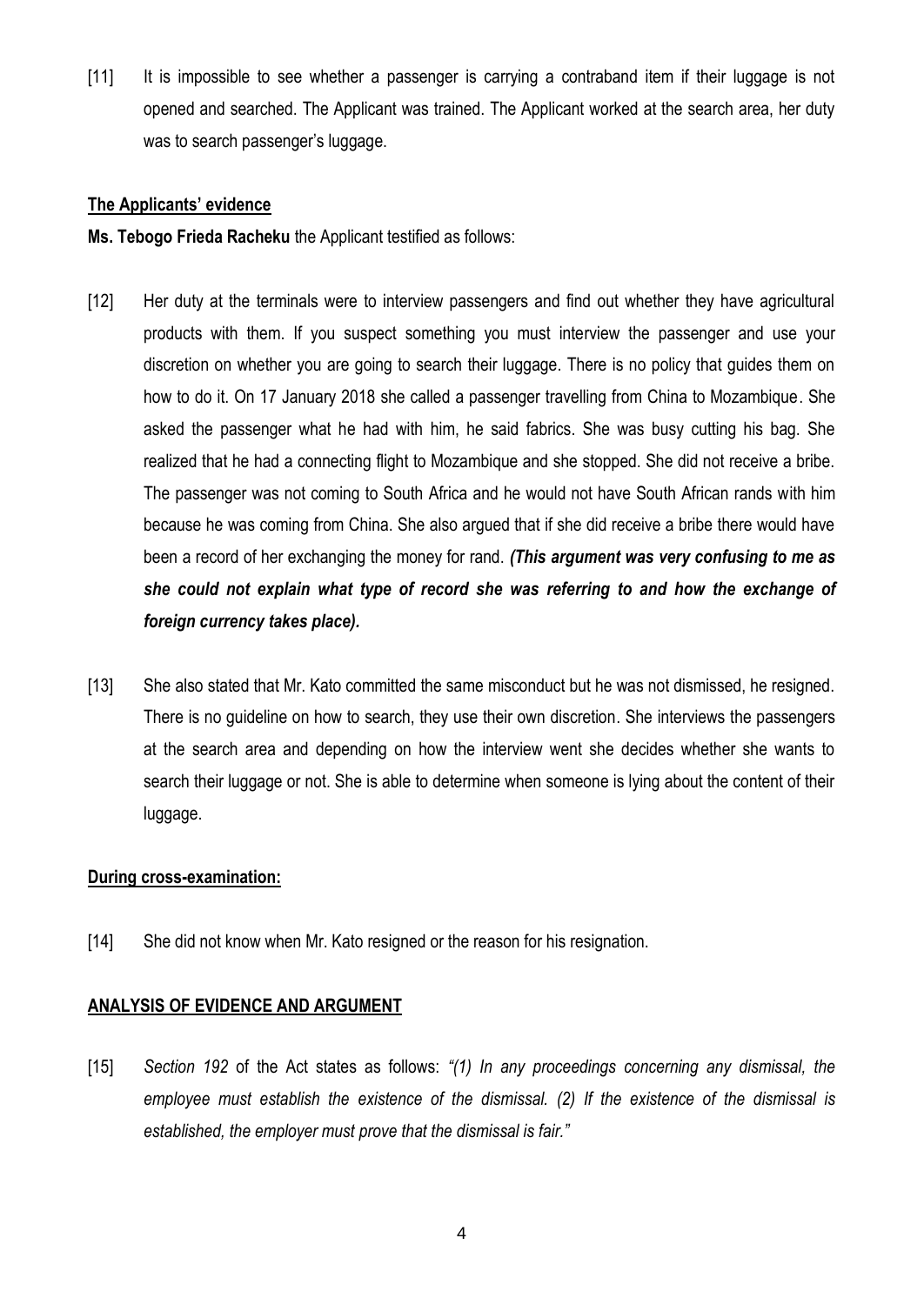- [16] Dismissal is not in dispute. The onus is on the Respondent to prove that the dismissal is both procedurally and substantively fair as required by *section 188(1)(a) and (b)*.
- [17] The Applicant is challenging the substantive fairness of her dismissal in that she did not take a bribe, it was not expected of her to open luggage, inconsistency and she was not trained. I will only deal with these specific aspects in my award.

#### **Substantive fairness:**

- [18] According to *Schedule 8 of the Code of Good Practice: Dismissal item 7* for a dismissal to be substantively fair, the following should be considered:
	- *"(a) whether or not the employee contravened a rule or standard regulating conduct in, or of relevance to the workplace; and*
	- *(b)* if a rule or standard was contravened, whether or not –
	- *(i) the rule was a valid or reasonable rule or standard;*

*(ii)the employee was aware or could reasonably be expected to have been aware, of the rule or standard;*

- *(iii) the rule or standard has been consistently applied by the employer; and*
- *(iv) dismissal was an appropriate sanction for the contravention of the rule or standard."*
- [19] A high premium is placed on honesty in the workplace. Conduct involving dishonesty by employees damages the trust relationship on which the contract is founded. Dishonesty can consist of any act or omission which entails deceit. This may include withholding information from the employer or making a false statement or misrepresentation with the intention of deceiving the employer. Withholding the truth in important circumstances that affect other parties is no less of an act of dishonesty than lying. In *Nedcor Bank Ltd v Frank & others (2002) 23 ILJ 1243 (LAC)* the Labour Appeal Court held that dishonesty entails *"a lack of integrity or straightforwardness and, in particular, a willingness to steal, cheat, lie or act fraudulently"***.**
- [20] In *Fidelity Cash Management Service & Others v CCMA & Others* the LAC held as follows: *"In line with the decision of this Court in Engen and Algorax, the Constitutional Court decided in Sidumo that the reasonable employer test must not be applied and there should be no deference to the employer's choice of a sanction when a CCMA commissioner decides whether dismissal as a sanction is fair in a particular case".* Indeed, both in Engen and in Sidumo this Court and the Constitutional Court, respectively, said that the commissioner must decide that issue in accordance with his or her **own sense of fairness**. *(see Engen at par 117 at 1559 A, - par 119 at 1559 H-I; par 126 at 1562 C-D, par 147; Sidumo's case at paras 75 and 76).* In par 75 in the *Sidumo*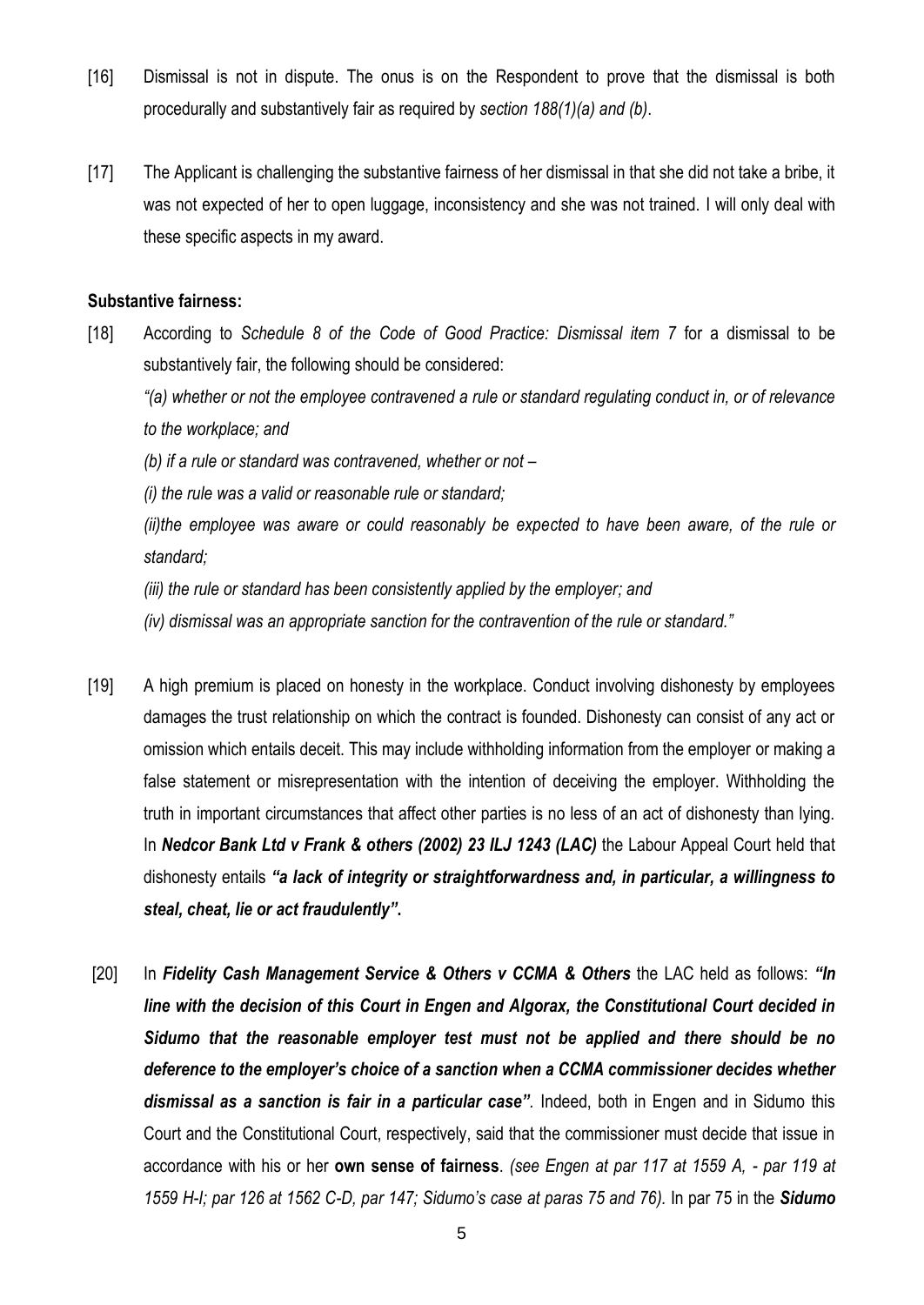case the Constitutional Court*,* inter alia, said: *"Ultimately, the commissioner's sense of fairness is what must prevail and not the employer's view."*

- [21] In terms of the Sidumo judgment, the commissioner must:
	- *(a) "take into account the totality of circumstances" (par 78);*
	- *(b) "consider the importance of the rule that had been breached" (par78);*

*(c) "consider the reason the employer imposed the sanction of dismissal, as he or she must take into account the basis of the employee's challenge to the dismissal" (par 78);*

*(d) consider "the harm caused by the employee's conduct" (par 78);*

*(e) consider "whether additional training and instruction may result in the employee not repeating the misconduct"*

- *(f) consider "the effect of dismissal on the employee" (par 78);*
- *(g) consider the employee's service record."*
- [22] The video footage taken of the incident between the Applicant and the two passengers in question was overwhelming. She did not dispute the footage and it can clearly be seen that the one passengers takes something out of his bag, passes it to the other passenger who then gives it to the Applicant. Thereafter it can be seen how the Applicant places it in her pocket and stop searching their luggage and let them go. I find the Applicant's many arguments quite confusing, contradictory and impossible. On the one side she wants to argue that she did not receive any training and that she did not know how to search luggage, but on the other hand she was able to carefully explain to me how she goes about doing her job. She also argues that the passenger had a connecting flight and therefore she stopped cutting the plastic around his luggage, what begs the question is why did the passenger have all his luggage with him if he has a connecting flight? Usually the luggage are transferred from one plane to the other without the passengers having to do it themselves.
- [23] Furthermore I also find it strange that the Applicant is able to determine whether someone is lying to her when she asks whether they have contraband items with them. Based on their answer she decides whether she is going to search the luggage or not. It was stated by the Respondent that she must search everyone that is sent to the search area's luggage. In respect of whether she accepted a bribe from the passenger the only explanation she gave was a bare denial. Revelas J commented on the implications of a "bare denial" as an Applicant's "defense" in the unpublished matter under case number JR1046/02 in *Shoprite Checkers (Pty) Ltd v CCMA & others* **[reported at [2007] JOL 17267 (LC)]** as follows: *"It does not lie in the mouth of a party who denies misconduct, to derive any benefit from the version which proves her denial to be false…Unfortunately she chose to deny the*